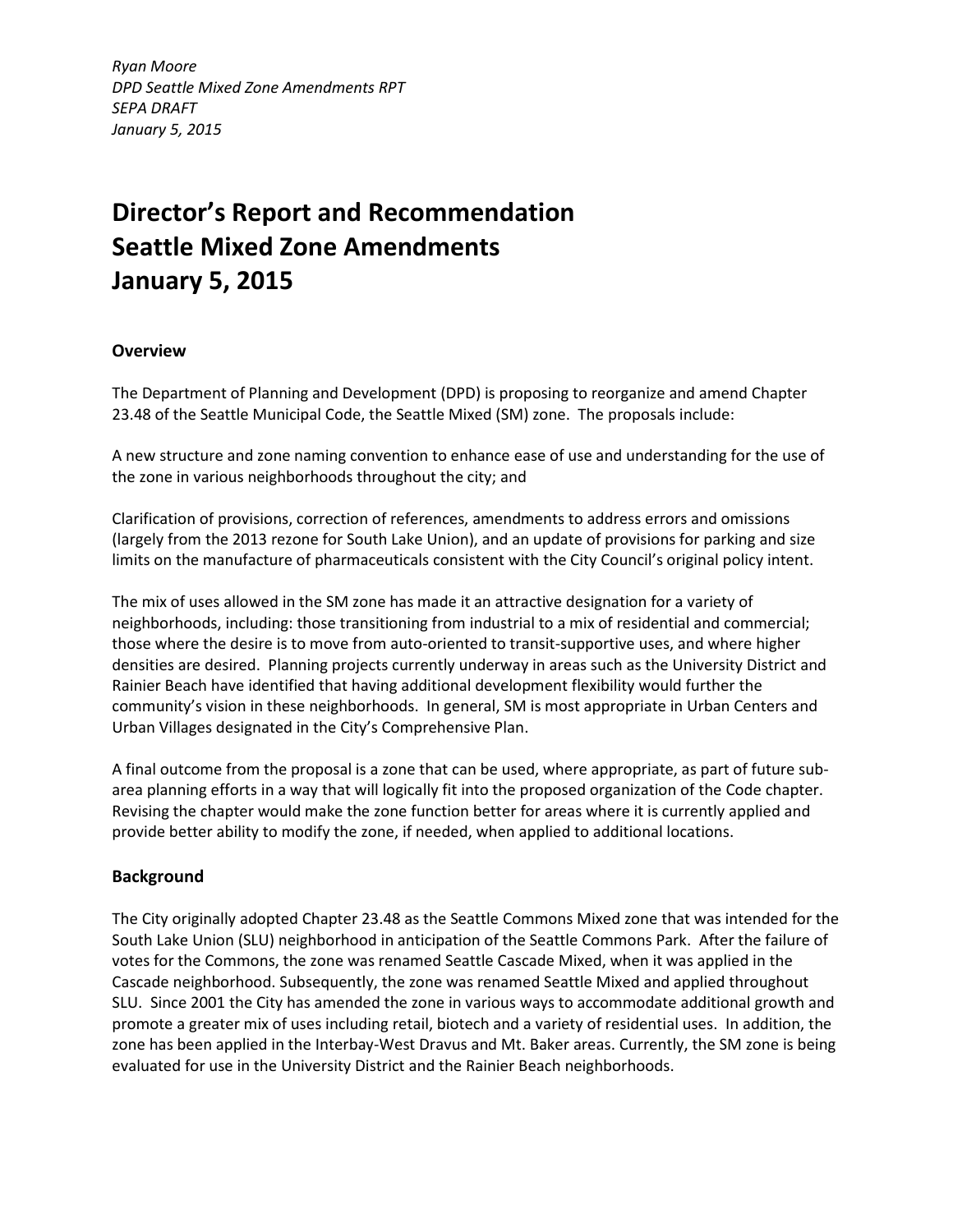In 2013, City Council adopted major amendments to Chapter 23.48 to allow a diversity of building types, including high-rise office towers. The amendments included design standards and incentive provisions that apply specifically to South Lake Union. DPD has reviewed over 25 projects using the new South Lake Union specific development standards. City planners have identified where SM provisions need greater clarity regarding policy intent as well as where implementation of various provisions presents administrative challenges, such as the ability to enforce parking maximums, use of Type I permit decisions (limited discretion and no ability to appeal) as opposed to Type II (discretionary decisions that are appealable to the City's Hearing Examiner).

The current organization of the SM chapter includes provisions that apply to all parcels zoned SM, as well as provisions that apply only to specific geographic areas – South Lake Union Urban Center, West Dravus area, or North Rainier Hub Urban Village. The multiple amendments and the addition of geographically-specific provisions make the chapter confusing as it is difficult to discern general from neighborhood-specific standards. While some specific requirements are identified in section headings, many provisions are not clear as to where they apply (ranging from subareas, blocks, and streets). In particular, it is difficult to understand how height, FAR, and various development standards are applied.

The following map identifies the areas where SM has been applied and the proposed locations of where it may be applied in the future as part of a planning process. This map also identifies both existing Urban Centers/Urban Villages and industrial centers within the city to show the location of existing or potential SM zoning in or proximate to these areas.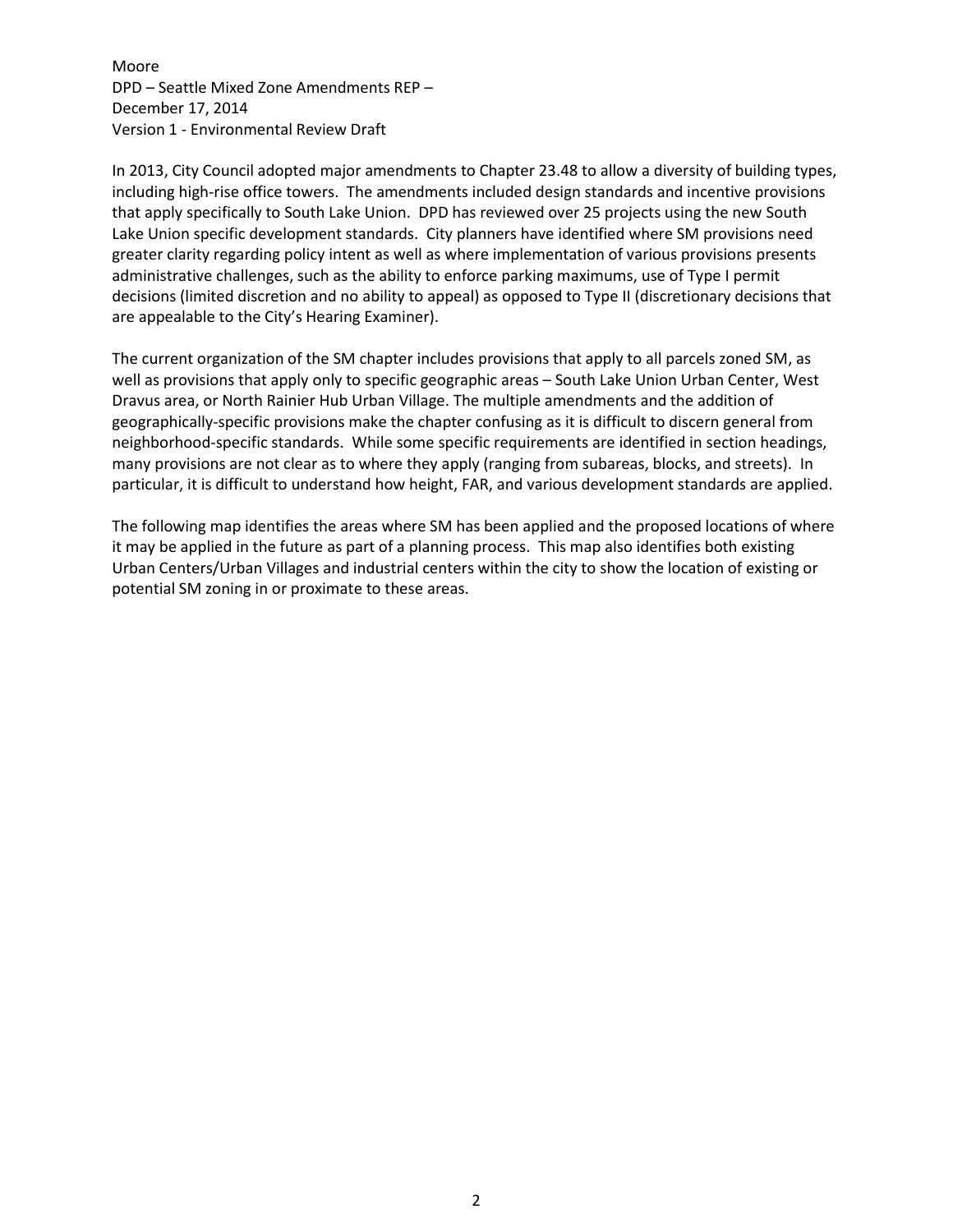

*Figure 1: Existing and proposed future locations of Seattle Mixed zones*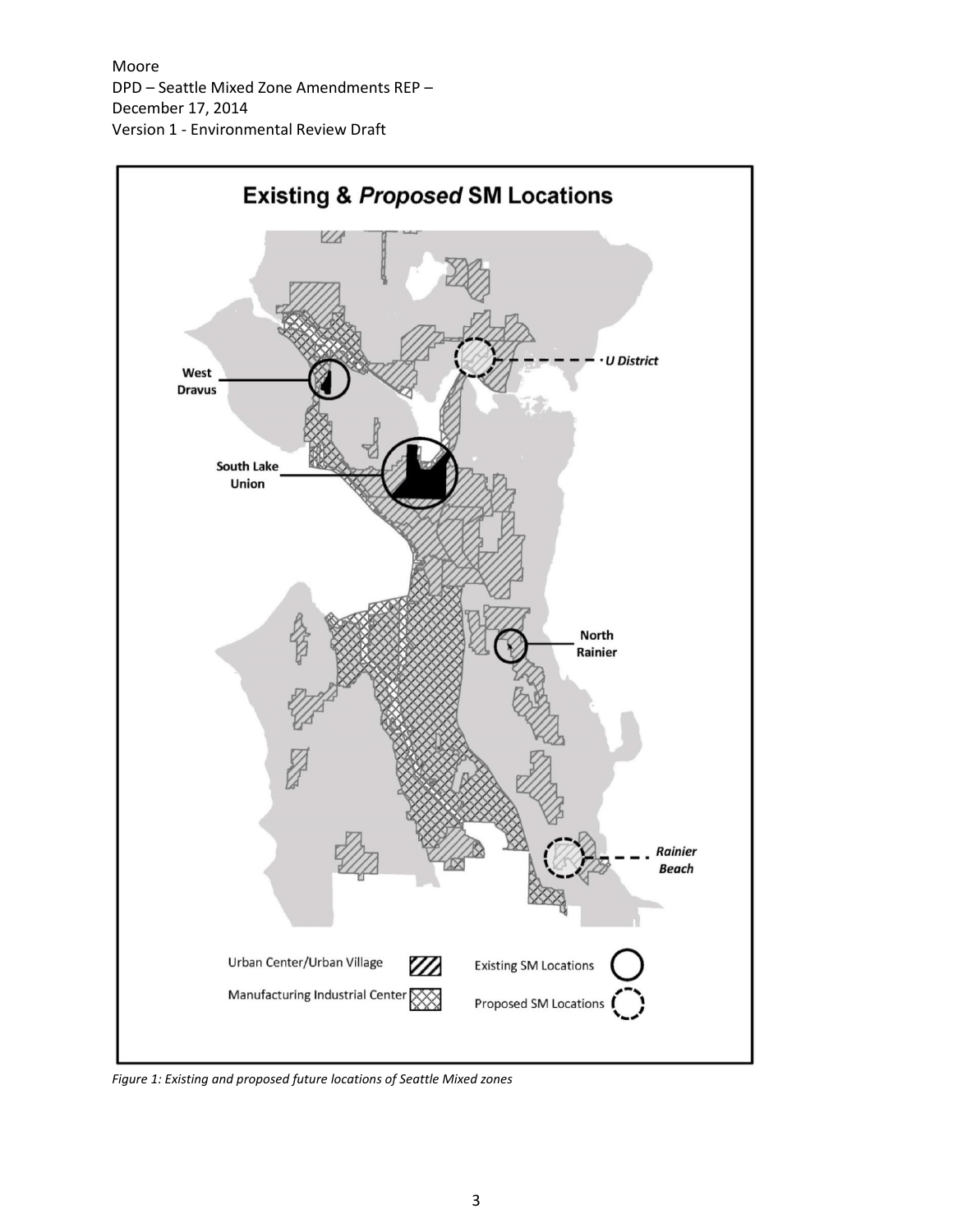#### **Analysis - Proposed Amendments**

*New Chapter organization.* The proposal is intended to provide a logical structure that can accommodate geographic-specific provisions to provide a framework to manage the complexity of the Land Use Code. The following outline shows the proposed organization of Chapter 23.48:

#### **SubChapter I General Provisions**

- [23.48.002](http://clerk.seattle.gov/~scripts/nph-brs.exe?d=CODE&s1=23.48.002.snum.&Sect5=CODE1&Sect6=HITOFF&l=20&p=1&u=/%7Epublic/code1.htm&r=1&f=G) Scope of provisions
- 23.48.005 Uses
- 23.48.010 Nonconforming uses and structures (relocating landmark structures)
- 23.48.020 Floor area ratio
- 23.48.021 Extra floor area in Seattle Mixed Zones
- 23.48.025 Structure height
- 23.48.040 Street-level development standards
- 23.48.045 Amenity area for residential uses
- [23.48.050](http://clerk.seattle.gov/~scripts/nph-brs.exe?d=CODE&s1=23.48.022.snum.&Sect5=CODE1&Sect6=HITOFF&l=20&p=1&u=/%7Epublic/code1.htm&r=1&f=G) Open space requirement for office uses
- 23.48.055 Screening and landscaping standards
- [23.48.065](http://clerk.seattle.gov/~scripts/nph-brs.exe?d=CODE&s1=23.48.026.snum.&Sect5=CODE1&Sect6=HITOFF&l=20&p=1&u=/%7Epublic/code1.htm&r=1&f=G) Noise and odor standards
- [23.48.075](http://clerk.seattle.gov/~scripts/nph-brs.exe?d=CODE&s1=23.48.030.snum.&Sect5=CODE1&Sect6=HITOFF&l=20&p=1&u=/%7Epublic/code1.htm&r=1&f=G) Light and glare standards
- [23.48.080](http://clerk.seattle.gov/~scripts/nph-brs.exe?d=CODE&s1=23.48.032.snum.&Sect5=CODE1&Sect6=HITOFF&l=20&p=1&u=/%7Epublic/code1.htm&r=1&f=G) Required parking and loading
- [23.48.085](http://clerk.seattle.gov/~scripts/nph-brs.exe?d=CODE&s1=23.48.034.snum.&Sect5=CODE1&Sect6=HITOFF&l=20&p=1&u=/%7Epublic/code1.htm&r=1&f=G) Parking and loading location, access and curb cuts
- [23.48.090](http://clerk.seattle.gov/~scripts/nph-brs.exe?d=CODE&s1=23.48.035.snum.&Sect5=CODE1&Sect6=HITOFF&l=20&p=1&u=/%7Epublic/code1.htm&r=1&f=G) Assisted living facilities
- [23.48.095](http://clerk.seattle.gov/~scripts/nph-brs.exe?d=CODE&s1=23.48.036.snum.&Sect5=CODE1&Sect6=HITOFF&l=20&p=1&u=/%7Epublic/code1.htm&r=1&f=G) Pet daycare centers

#### **SubChapter II South Lake Union Provisions**

- 23.48.200 Scope of provisions for South Lake Union
- 23.48.205 Uses for South Lake Union
- 23.48.220 Floor area ratio for South Lake Union
- 23.48.221 Extra floor Area for South Lake Union
- 23.48.225 Structure height for South Lake Union
- 23.48.230 Extra height for South Lake Union
- 23.48.232 Lot area limits for South Lake Union
- 23.48.235 Upper-level setback requirements for South Lake Union
- 23.48.240 Street-level development standards for South Lake Union
- 23.48.245 Upper level development standards for South Lake Union
- 23.48.250 Open space requirement for office uses for South Lake Union
- 23.48.255 Screening and landscaping standards for South Lake Union
- 23.48.280 Parking and loading requirements for South Lake Union
- 23.48.285 Parking and loading, location, access, and curb cut requirements for South Lake Union

## **SubChapter III Dravus Standards**

- 23.48.300 Applicability for Dravus
- 23.48.320 Floor area ratio for Dravus
- 23.48.325 Requirements for structure height in Dravus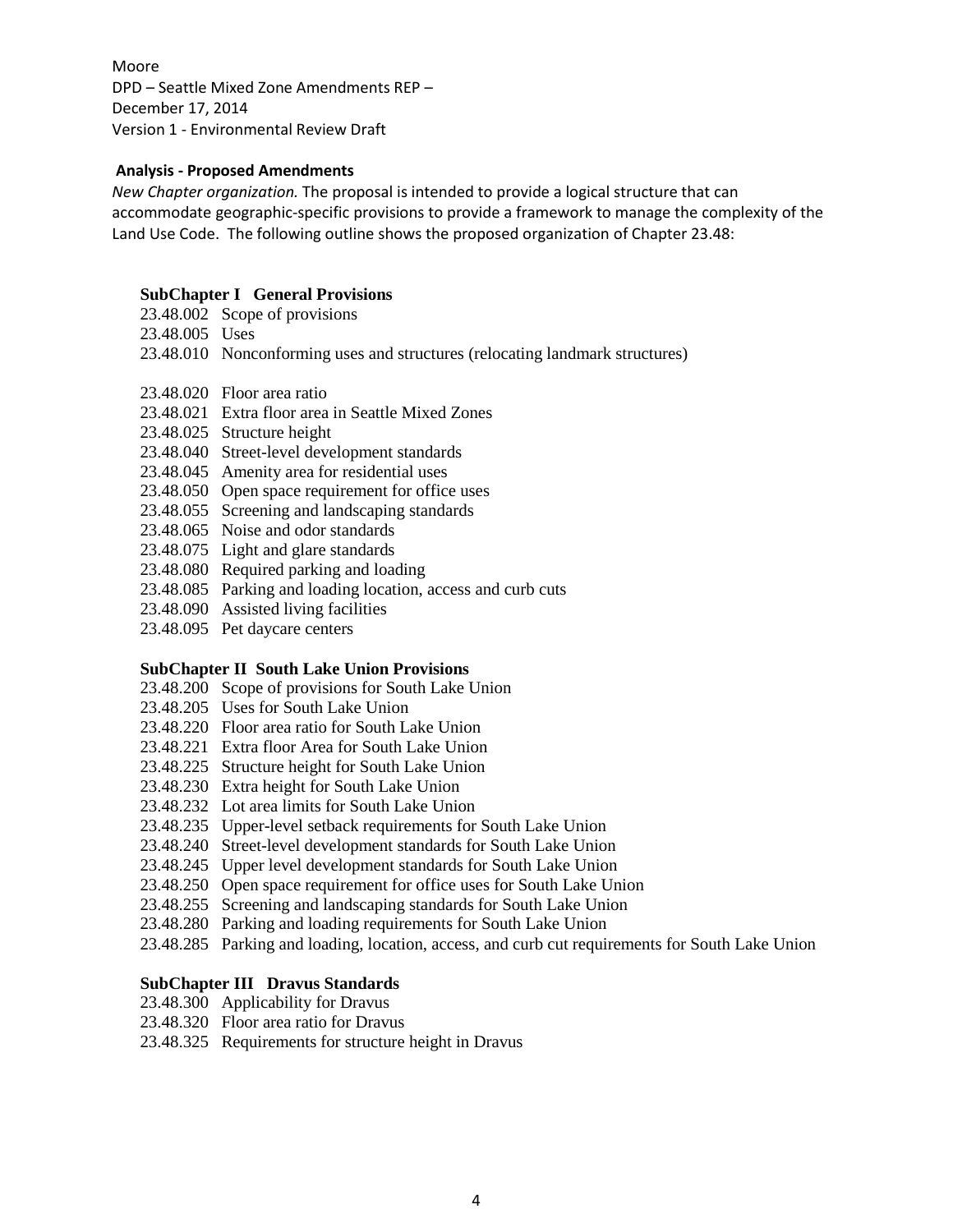### **SubChapter IV North Rainier Standards**

23.48.400 Applicability for North Rainier 23.48.420 Floor area ratio for North Rainier 23.48.421 Extra floor area ratio for North Rainier 23.48.425 Structure Height for North Rainier 23.48.435 Upper-level setback requirements for North Rainier 23.48.440 Street-level development standards for North Rainier

The numbering would be consistent across the zone's different geographies. For instance, the floor area section for each area will end in "20", regardless of the Subchapter number preceding it. The intent of this format is to create consistency among the various development standards so that their location is similarly placed from one area to another.

DPD is also proposing a new approach to identifying the SM zone and its variations on the Official Land Use Map. For example, in South Lake Union there are seven different SM zones to accommodate the various height and floor area allowances that reflect that neighborhood's vision. Each of these zones provides standards intended to achieve specific desired outcomes. Currently, with the exception of the West Dravus neighborhood's version of SM zoning, which is identified as "SM-D," no other variations in the zone are currently identified by a distinct name.

The proposal would create new zone designations for South Lake Union, West Dravus, and North Rainier, which would be represented as SM-SLU, SM-D, and SM-NR, respectively. In areas where SM is applied generally, but no area-specific development standards exist, the zone will be shown as SM. The following provides further explanation of how the new zone name is structured:



*Changes that clarify provisions, correct references, and other minor amendments.* Various amendments are proposed to fix error and omissions, especially from the 2013 legislation for South Lake Union. The recommended changes fall into three main categories; reformatting, removal/deletion, or clarification. Clarifications include changes to approval procedures and revised wording or definition for greater consistency, enhanced understanding, and ease of interpretation. The following table provides an explanation for the most notable amendments and the current and proposed Code citations.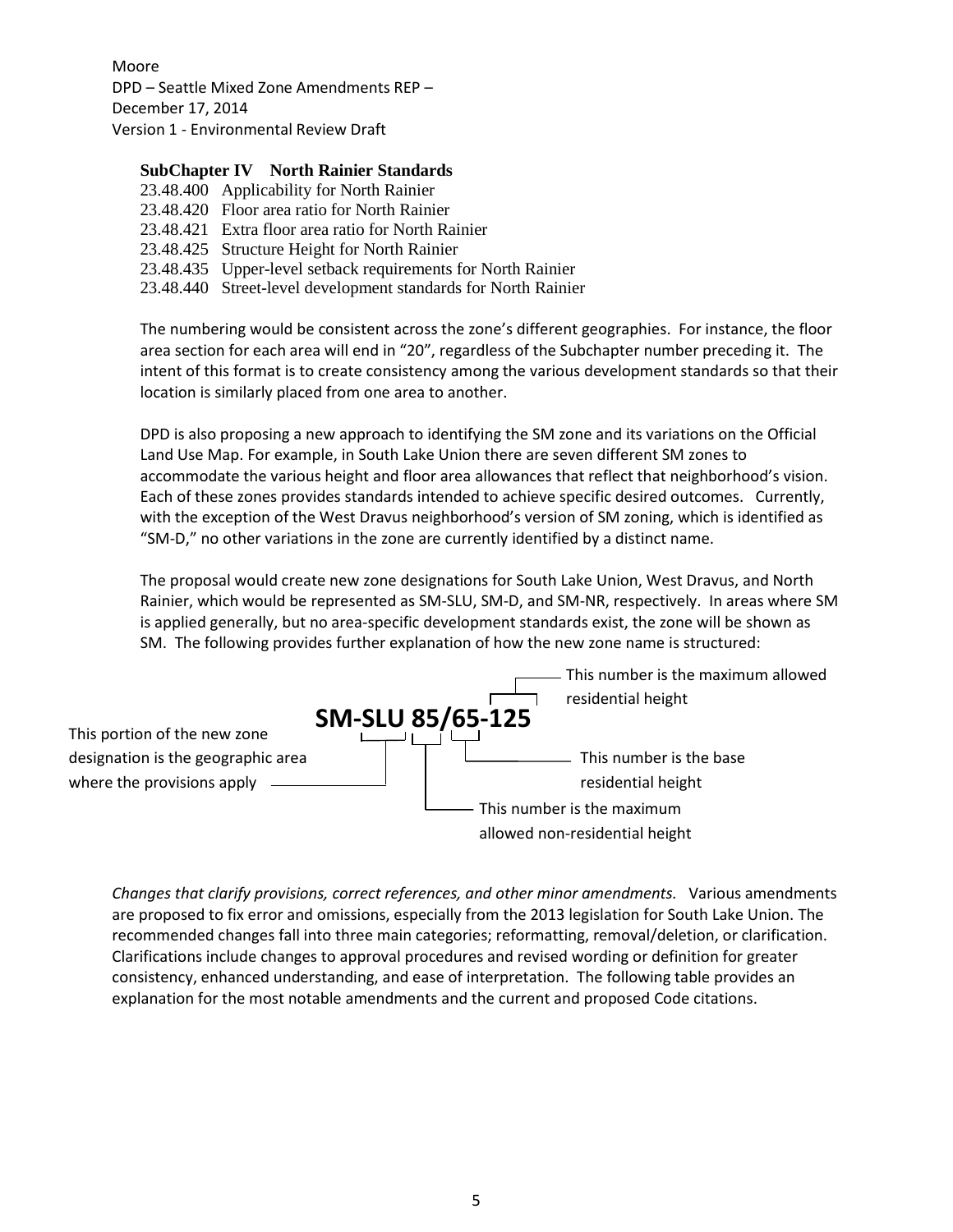| <b>Proposed Code citation and</b>                     | Description of the proposed                                                                                                                                                                                                                                                                                                                                                                                                                                                                                                                                                         | <b>Current Code citation</b> |
|-------------------------------------------------------|-------------------------------------------------------------------------------------------------------------------------------------------------------------------------------------------------------------------------------------------------------------------------------------------------------------------------------------------------------------------------------------------------------------------------------------------------------------------------------------------------------------------------------------------------------------------------------------|------------------------------|
| general topic addressed                               | amendments                                                                                                                                                                                                                                                                                                                                                                                                                                                                                                                                                                          |                              |
| 23.34.128 SM zone function<br>and locational criteria | Remove the height limit subsection<br>because it is redundant. The general<br>rezone and height limit criteria<br>(23.34.008 and 23.34.009) already<br>contain sufficient direction about<br>selecting height limits that are<br>appropriate and achieve desired<br>transition to surrounding areas. In<br>addition, the provisions of the SM<br>Chapter 48 list the eligible height limits<br>for use with the SM designation.                                                                                                                                                     | Same                         |
| 23.48.005.B                                           | Remove a size of use limit on the<br>manufacture of pharmaceuticals. This<br>would complement research and<br>development activities allowed in the<br>zone by allowing manufacture of<br>pharmaceuticals at a scale necessary<br>for them to invest in locations such as<br>SLU and North Rainier. Existing<br>provisions limit this use to 25,000<br>square feet.<br>This change is in keeping with the<br>policy intent to establish SLU as a<br>biotechnology hub as well as the<br>future vision for the SM zoned<br>portions of the North Rainier light rail<br>station area. | 23.48.004.B                  |
| 23.48.020 Floor area ratio                            | Add "Area Where Residential Use<br>Exempt from FAR" to Map A. This map<br>did not previously specify that<br>residential floor area is exempt for SM<br>zoned parcels within its boundary,<br>although this was the intent. This<br>change is intended to clarify the FAR<br>exemption for residential use within<br>this area.                                                                                                                                                                                                                                                     | 23.48.009 Floor area ratio   |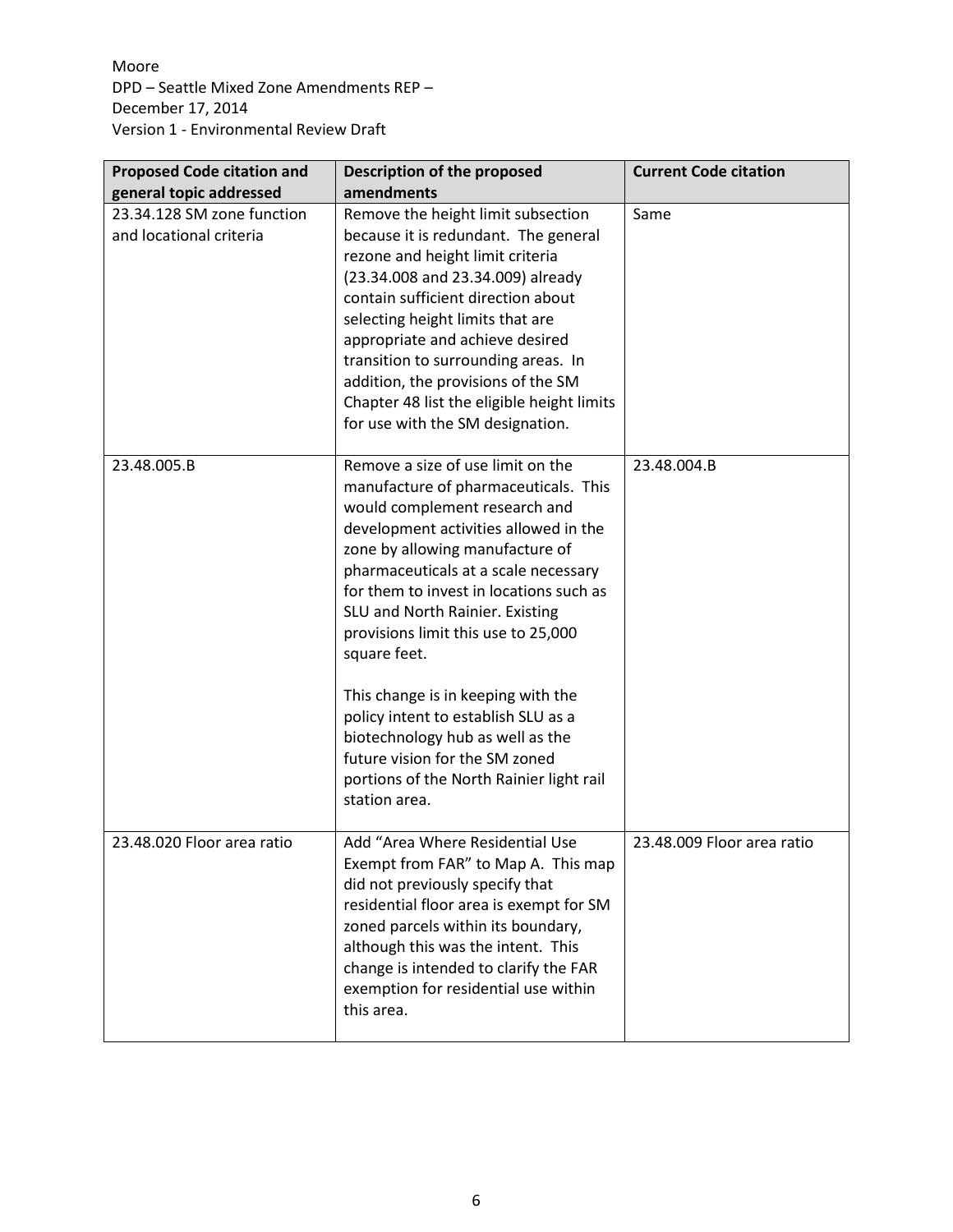| 23.48.020 Floor area ratio                                                                                                  | Relocate provisions and clarify the<br>floor area limits that apply for<br>residential uses and those for<br>nonresidential uses. Add a footnote to<br>provide a cross reference clarification<br>of how extra FAR is achieved in the<br>Uptown triangle (Map A for<br>23.48.020).                                                                                                                      | 23.48.009 Floor area ratio              |
|-----------------------------------------------------------------------------------------------------------------------------|---------------------------------------------------------------------------------------------------------------------------------------------------------------------------------------------------------------------------------------------------------------------------------------------------------------------------------------------------------------------------------------------------------|-----------------------------------------|
| 23.48.020 Floor area ratio<br>(General Provisions); and<br>23.48.220 Floor area ratio for<br>South Lake Union               | Separate general provisions from<br>those that apply to specific areas. The<br>current code includes floor area<br>provisions, for example, for all versions<br>of the SM zone. This is awkward and<br>confusing.<br>Under the proposed reorganization<br>the general and area-specific<br>provisions are included in the<br>applicable subchapters as shown in the<br>outline of the proposed chapter. | 23.48.009 Floor area ratio              |
| 23.48.020 Floor area ratio<br>(General Development<br>Standards); and<br>23.48.220 Floor area ratio for<br>South Lake Union | Clarification of what is included in floor<br>area limits and what is exempt, as per<br>City Council's original intent.                                                                                                                                                                                                                                                                                 | 23.48.009.D Floor area<br>exemptions    |
| 23.48.020 Floor area ratio<br>(MapA)                                                                                        | Correct Map A to show Aurora Ave as<br>the eastern boundary of the SM zone<br>as originally intended. The Uptown<br>Triangle map (Map A for 23.48.009)<br>incorrectly depicted Dexter Ave as the<br>easternmost boundary.                                                                                                                                                                               | 23.48.009 Floor area ratio<br>(Map A)   |
| 23.48.020 Floor area ratio<br>(Table A)                                                                                     | Add a footnote $(^2)$ in the FAR and<br>Height table (Table A for 23.48.020) to<br>clarify that residential portions of<br>structures that exceed the Base height<br>limit are exempt from FAR limits.                                                                                                                                                                                                  | 23.48.009 Floor area ratio<br>(Table A) |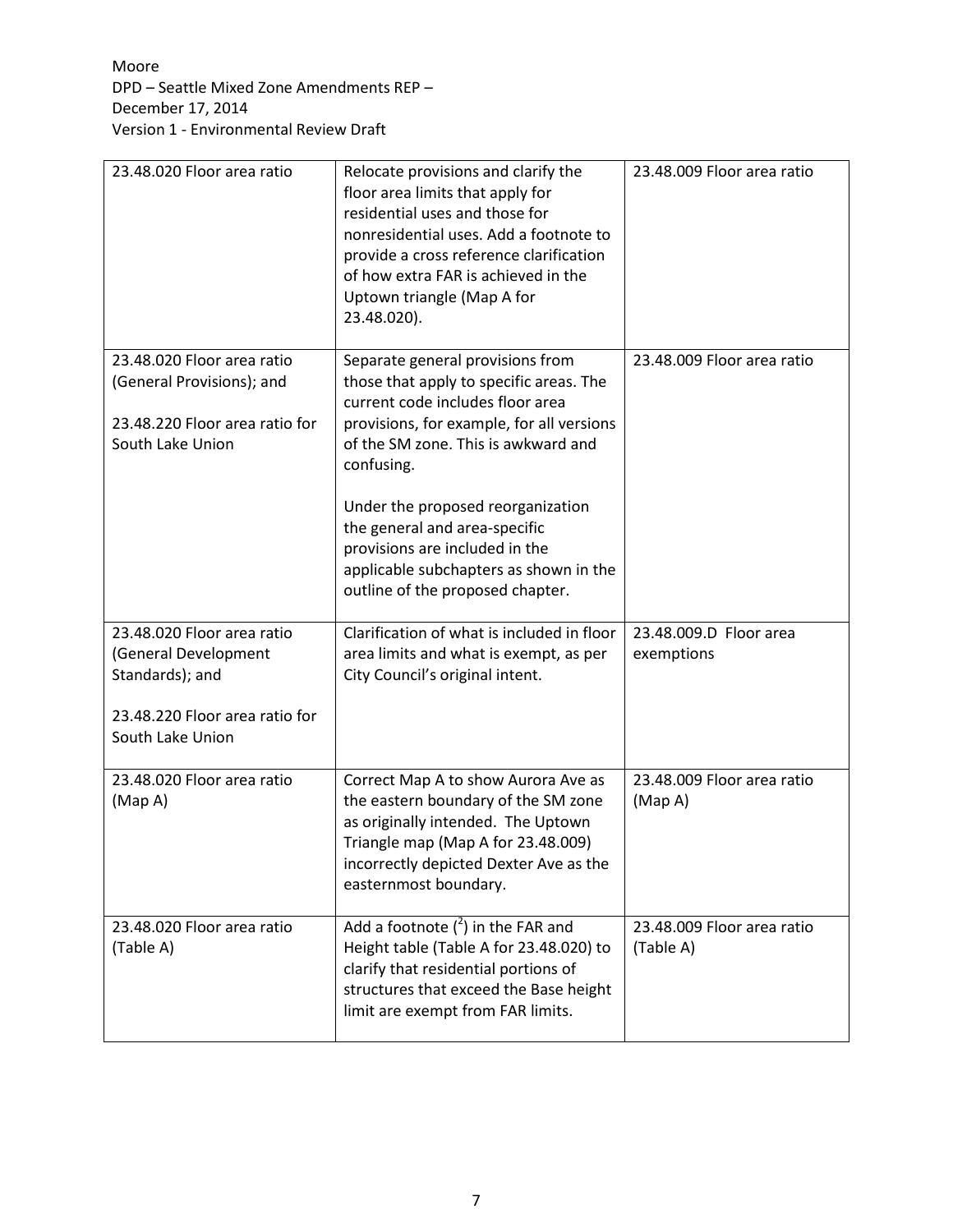| 23.48.020 Minimum floor area<br>ratio                       | Add new language to clarify when the<br>minimum floor area requirement is<br>triggered (whenever more than 1,000<br>sf of gross floor area is added or<br>removed from a lot abutting a Class 1<br>or Class 2 Pedestrian Street).<br>Language clarifying when FAR is<br>exempt from minimum FAR<br>requirements has also been added.<br>Since SM was last amended, City<br>Council has adopted minimum FAR<br>requirements that apply to lots<br>abutting Class 1 and 2 Pedestrian<br>Streets.                                                | NA-new language is not<br>included in existing code as it<br>was recently adopted in<br>Ordinance 124566. |
|-------------------------------------------------------------|-----------------------------------------------------------------------------------------------------------------------------------------------------------------------------------------------------------------------------------------------------------------------------------------------------------------------------------------------------------------------------------------------------------------------------------------------------------------------------------------------------------------------------------------------|-----------------------------------------------------------------------------------------------------------|
| 23.48.020.D Floor area<br>exempt from maximum FAR<br>limits | Clarify provisions that currently<br>exempt underground floor area from<br>FAR limits by stating that<br>"underground stories or portions of<br>stories" are exempt. This would be<br>consistent with existing terminology<br>used for the same purpose in other<br>zones. Existing language relied on<br>reference to gross floor area to convey<br>this.<br>Also, reference to the policy intent for<br>this (to increase privacy for residential<br>units in the first full story above grade)<br>would be removed to shorten the<br>code. | 23.48.009.D Exemptions from<br>floor area limits                                                          |
| 23.48.025.C.2 Rooftop<br>Features                           | Language regarding soil or similar<br>insulation material required for<br>landscaping being allowed to exceed<br>the maximum building height when<br>enclosed by parapets or walls has been<br>added to clarify that this projection is<br>allowed and in keeping with policy<br>intent.                                                                                                                                                                                                                                                      | 23.48.010.H.2 Rooftop<br>Features                                                                         |
| 23.48.025.C.5 Rooftop<br>Features                           | Amend the allowance for elevator<br>penthouses to extend above the                                                                                                                                                                                                                                                                                                                                                                                                                                                                            | 23.48.010.H.5 Rooftop<br>Features                                                                         |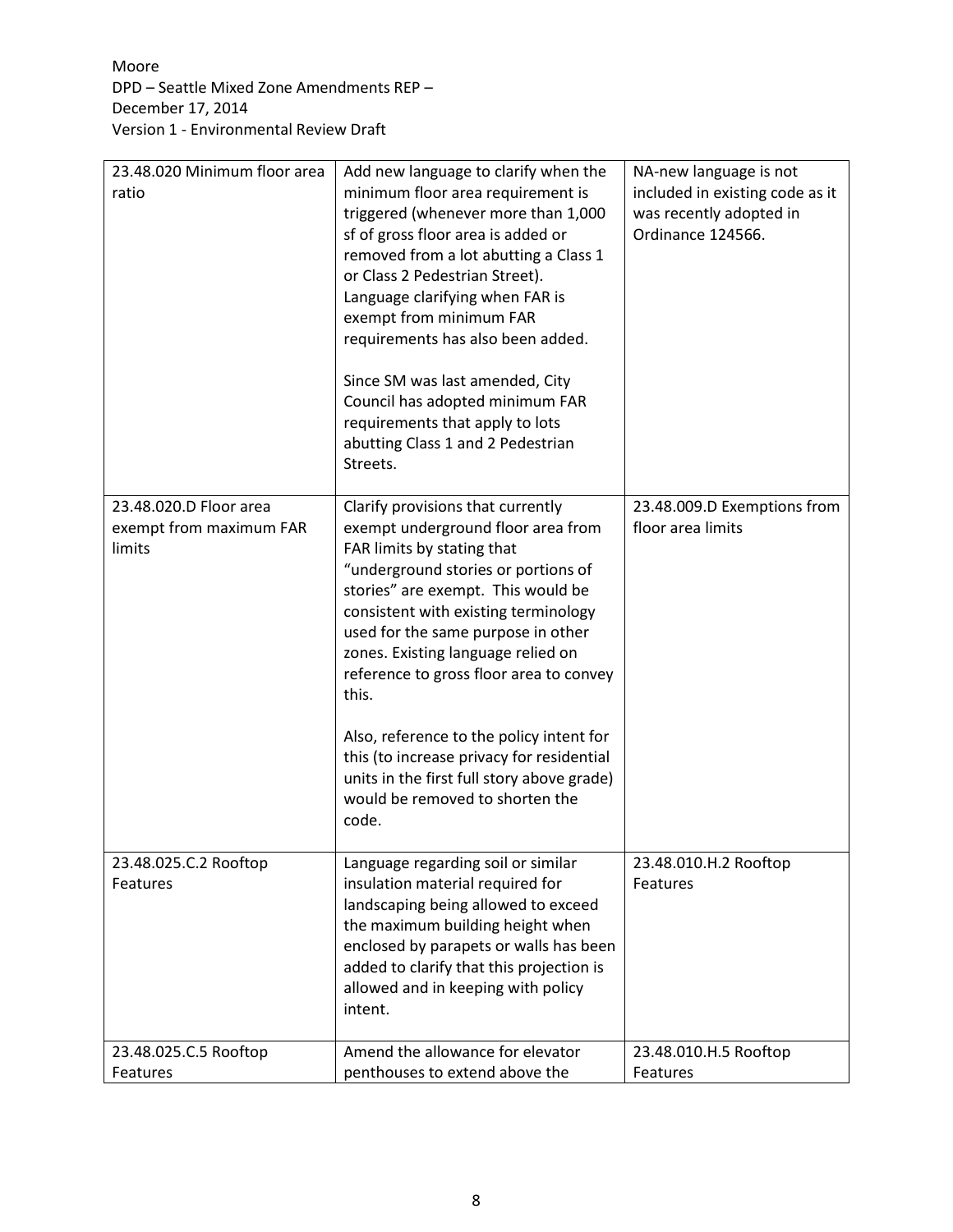|                                                                      | height limit of the zone by 40'.<br>Elevator penthouses in high-rise<br>buildings are currently allowed to<br>exceed the building height limit by 35'.<br>High-speed elevators require an<br>additional 5' of height.                                                                                                                                                                                                                                                                                                                                          |                                                                       |
|----------------------------------------------------------------------|----------------------------------------------------------------------------------------------------------------------------------------------------------------------------------------------------------------------------------------------------------------------------------------------------------------------------------------------------------------------------------------------------------------------------------------------------------------------------------------------------------------------------------------------------------------|-----------------------------------------------------------------------|
| 23.48.030.C.2.a                                                      | Correct reference to "residential" that<br>was intended to read "non-residential"<br>under the Means to achieve extra non-<br>residential floor area.                                                                                                                                                                                                                                                                                                                                                                                                          | 23.48.011.C.2.a                                                       |
| 23.48.040 Development<br>standards for required street-<br>level use | Clarify that at least 75% of the street-<br>level uses on lots abutting Class 1<br>Pedestrian Streets are required<br>pursuant to the provisions for<br>Required street-level uses in<br>23.48.005.D (formerly 23.48.004.D).<br>Delete the word "required" to<br>eliminate confusion between general<br>street-level uses and those that are<br>required as per 23.48.014.E.1. The<br>intent was that all street-level uses<br>within the commercial space described<br>in this subsection must comply with<br>the specified height and depth<br>requirements. | 23.48.014 Development<br>standards for required street-<br>level uses |
| NA- deleted from code                                                | Delete a redundant provision related<br>to amenity area for residential use.<br>This provision is unnecessary as the<br>applicant is already required to meet it<br>per the residential amenity<br>requirements. Existing requirements<br>state that the Director must find that<br>open space "design, location, access<br>and hours of operation meet the<br>needs of building residents" for<br>residential use in a mixed-use building<br>in order to meet the bonus FAR<br>requirements when the space is also<br>being used to satisfy residential       | 23.48.020.C.5 Amenity Area<br>for residential use                     |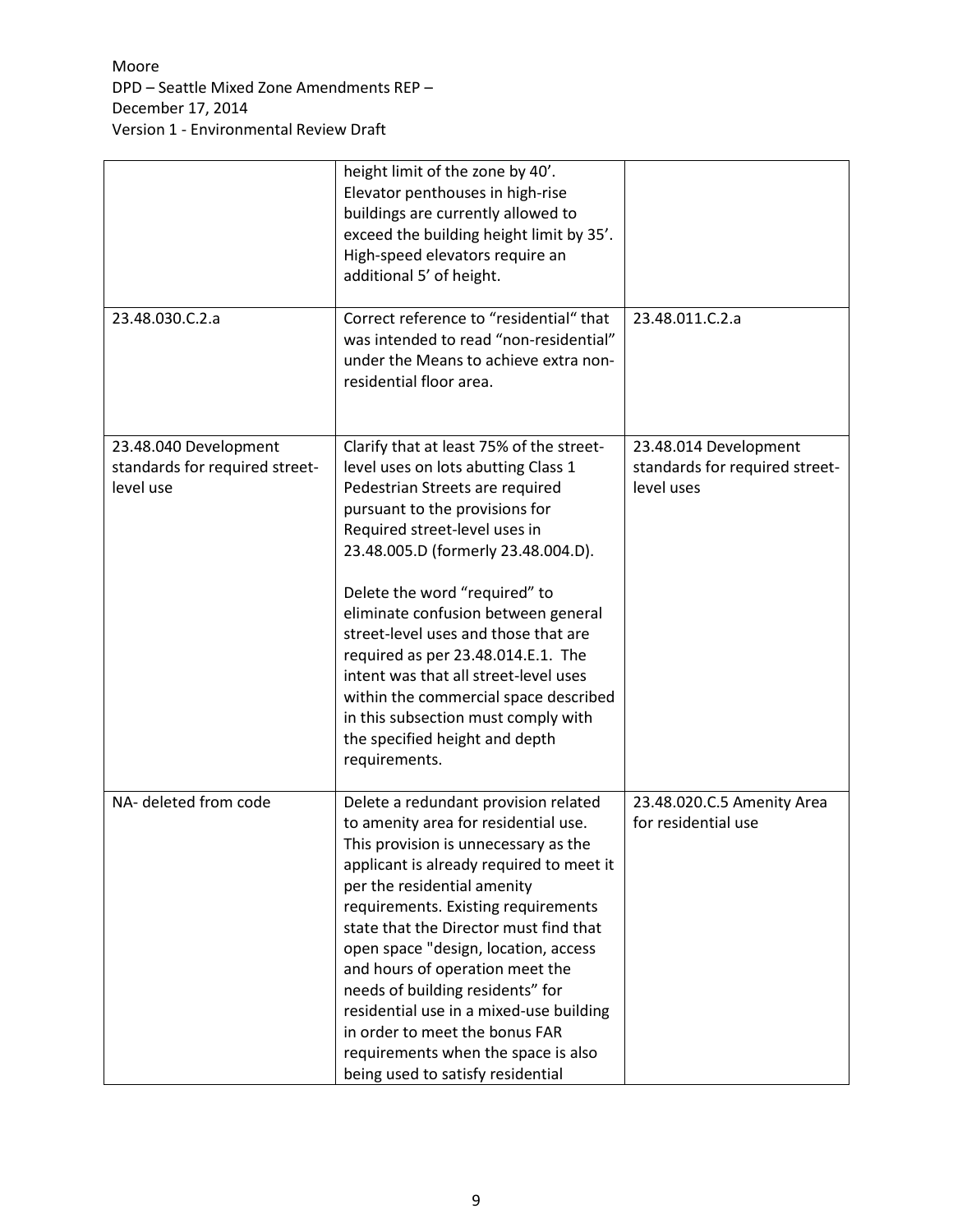|                                                          | amenity area requirements.                                                                                                                                                                                                                                                                                                                                                                                                                                                                                           |                                                      |
|----------------------------------------------------------|----------------------------------------------------------------------------------------------------------------------------------------------------------------------------------------------------------------------------------------------------------------------------------------------------------------------------------------------------------------------------------------------------------------------------------------------------------------------------------------------------------------------|------------------------------------------------------|
| 23.48.045.C Standards for<br>amenity area                | Clarify that woonerfs, approved<br>through a design review process, can<br>be used to provide up to 50% of the<br>required residential amenity area<br>when approved through a design<br>review process consistent with the<br>original intent.                                                                                                                                                                                                                                                                      | 23.48.020 Standards for<br>amenity area              |
| 23.48.050 Open space<br>requirements for office uses     | Clarify that open space in this context<br>is meant to be accessible to the public<br>when it is used to earn additional floor<br>area, and must be within 1/4 mile of the<br>project site, if provided on another<br>site. This is consistent with the<br>requirements for similar spaces in<br>other zones.                                                                                                                                                                                                        | 23.48.022 Open space<br>requirements for office uses |
| 23.48.205 Use requirements<br>for South Lake Union       | Prohibit all principal use parking in<br>SLU. Principal use parking is currently<br>prohibited in a garage but not on a<br>surface lot. When City Council<br>amended the SM zone in SLU in 2013<br>maximum parking limits for non-<br>residential uses were adopted for this<br>area (23.48.032.B), but the prohibition<br>of principal use surface parking was<br>omitted. Without prohibiting all types<br>of principal use parking, regulations for<br>maximum parking limits cannot be<br>meaningfully enforced. | 23.48.004 Use requirements                           |
| 23.48.220.A.2.b Floor area<br>ratio for South Lake Union | Clarify that height is allowed above the<br>125' base height limit in projects with<br>non-residential uses in the SM-SLU<br>240/125-400 zone when the<br>requirements in 23.48.220.A.2.b are<br>met.<br>The previous language combined<br>provisions for both the SM 160/85-240<br>and SM 240/125-400 zones. The<br>proposal provides for requirements                                                                                                                                                              | 23.48.009.B.3.b Floor area<br>ratio                  |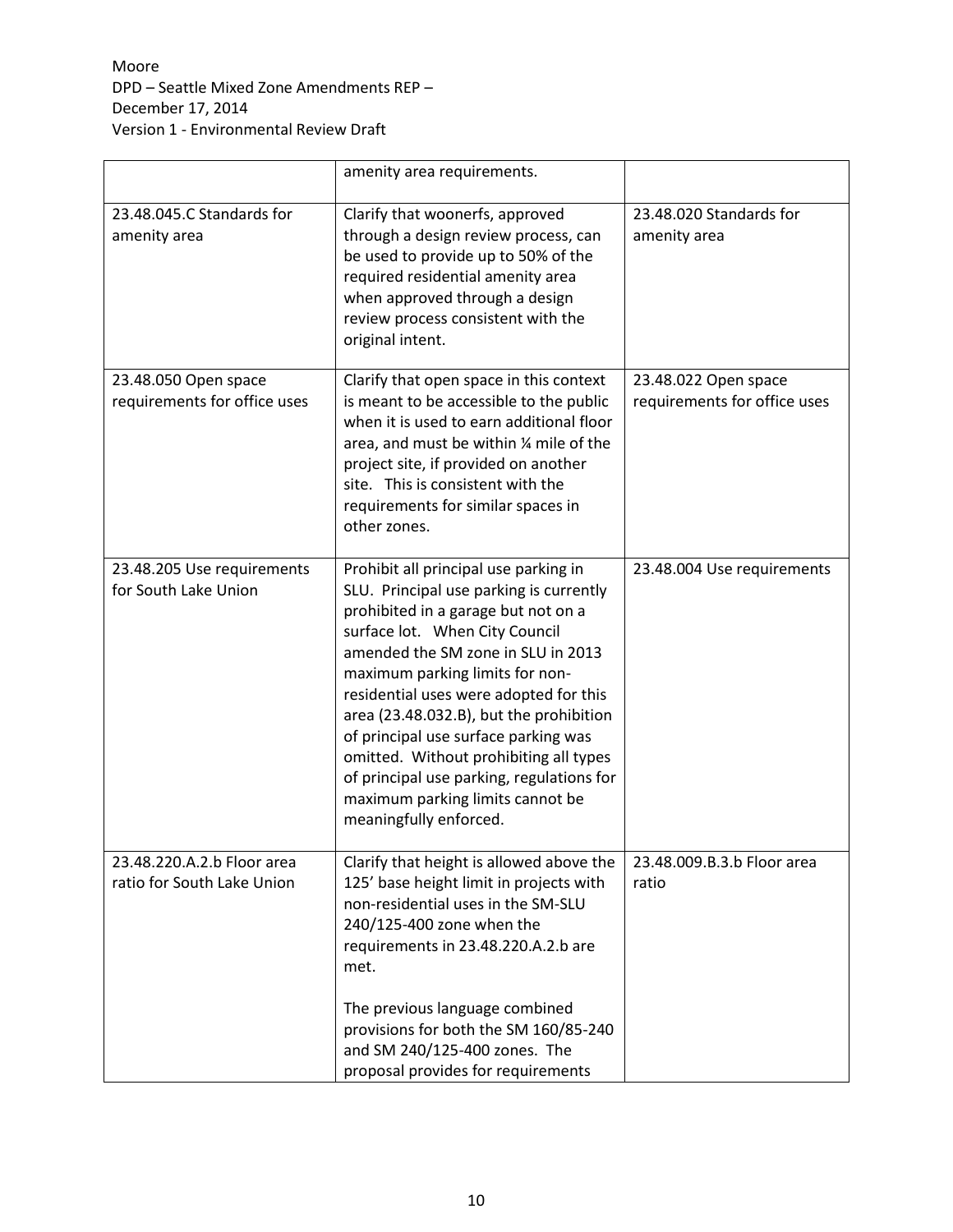|                                                                                                                                             | that pertain to the two zones and their<br>respective base heights allowances<br>(85' and 125').                                                                                                                                                                                                                                                                                                                                                                                               |                                                                                                     |
|---------------------------------------------------------------------------------------------------------------------------------------------|------------------------------------------------------------------------------------------------------------------------------------------------------------------------------------------------------------------------------------------------------------------------------------------------------------------------------------------------------------------------------------------------------------------------------------------------------------------------------------------------|-----------------------------------------------------------------------------------------------------|
| 23.48.220 Floor area ratio for<br>South Lake Union (Table A)<br>23.86.007 Calculation of floor<br>area ratio in Seattle Mixed-<br>SLU zones | Clarify that all portions of residential<br>towers, including portions within the<br>podium, are exempt from FAR limits.<br>Footnote <sup>2</sup> in Table A for 23,48,220<br>accomplishes this through the addition<br>of the above language.<br>This is further clarified through the<br>addition of 23.86.007 Calculation of<br>floor area ratio in Seattle Mixed-SLU<br>zones, which details the method of<br>calculating FAR and lot area by use<br>when a residential tower is included. | 23.48.009 Floor area ratio<br>(Table B)                                                             |
| 23.48.221.A.1.a                                                                                                                             | Correct and incorrect reference to<br>non-residential use that was intended<br>to be for residential use under the<br>"Means to achieve extra residential<br>floor area section."                                                                                                                                                                                                                                                                                                              | 23.48.011.B.1.b                                                                                     |
| 23.48.225.C. Additional height<br>for SM-SLU 160/85-240 and<br>SM-SLU 85-240                                                                | Relocate standards for extra<br>residential floor area above the base<br>height and limits on towers per block<br>provisions to height section as they<br>relate to height rather than floor area.                                                                                                                                                                                                                                                                                             | 23.48.009.A.2.b Floor area<br>ratio in SM 160/85-240                                                |
| 23.48.225 Exceptions for<br>pitched roofs and rooftop<br>features                                                                           | Correct references to 23.48.010.D and<br>23.48.010.E. The intent was to refer to<br>23.48.010.G and 23.48.010.H.                                                                                                                                                                                                                                                                                                                                                                               | 23.48.010 Exceptions for<br>pitched roofs and rooftop<br>features                                   |
| 23.48.230 Extra height in<br>South Lake Union                                                                                               | Clarify provisions for open space.<br>Language currently states that any<br>outdoor seating be "either permanent<br>or moveable in an amount equivalent<br>to one lineal foot for every 200 square<br>feet of open space ". This has been<br>clarified to specify that "The open<br>space shall include either one lineal<br>foot of permanent seating or two<br>movable chairs for every 200 square                                                                                           | 23.48.017 Additional height<br>in certain SM-zoned areas in<br>the South Lake Union Urban<br>Center |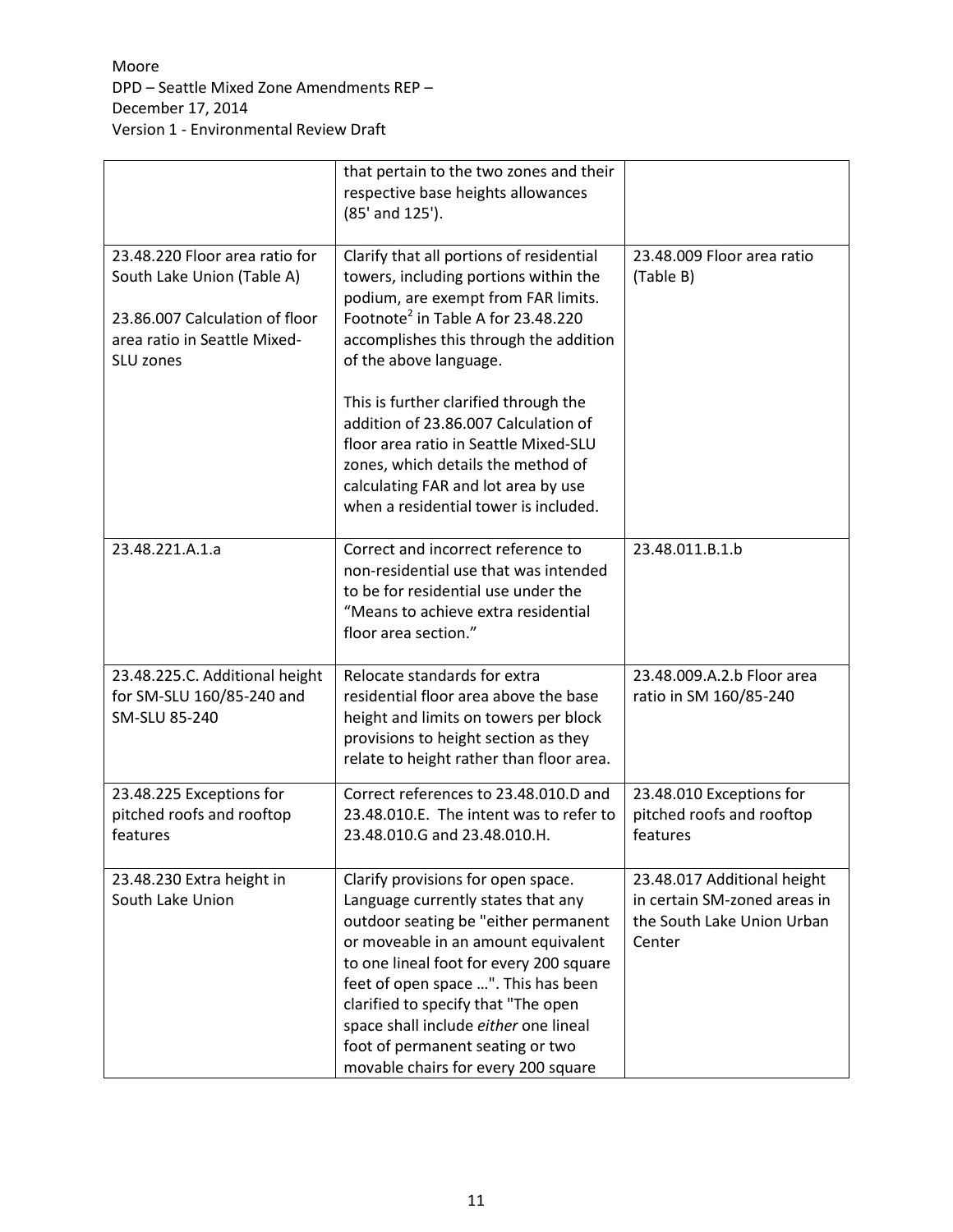|                                                                                                                                                                                          | feet of open space during hours of<br>public access."                                                                                                                                                                                                                                                                                                                                                                                                           |                                                                                                                                                                                      |
|------------------------------------------------------------------------------------------------------------------------------------------------------------------------------------------|-----------------------------------------------------------------------------------------------------------------------------------------------------------------------------------------------------------------------------------------------------------------------------------------------------------------------------------------------------------------------------------------------------------------------------------------------------------------|--------------------------------------------------------------------------------------------------------------------------------------------------------------------------------------|
| 23.48.235 Upper-level<br>setbacks in the SM-SLU 85/65-<br>160 zone                                                                                                                       | Replace a reference that was omitted.<br>The applicable provision was intended<br>to be illustrated by Exhibit B for<br>23.48.012 in order to show where<br>setbacks are required.                                                                                                                                                                                                                                                                              | 23.48.012 Upper-level<br>setbacks in the SM 85/65-160<br>zone                                                                                                                        |
| 23.48.240 General façade<br>requirements                                                                                                                                                 | Correct references to 23.49.013.B.4.c<br>in 23.48.A.3.b.3, which were intended<br>to refer to 23.48.013.B.4.c.                                                                                                                                                                                                                                                                                                                                                  | 23.48.014.A General façade<br>requirements                                                                                                                                           |
| 23.48.240.C Facade<br>requirements in the SM-SLU<br>85-240 zone and 23.48.240.H                                                                                                          | Remove requirement for Type I<br>decision to allow waiver of street-<br>facing façade and pedestrian<br>connection requirements standard. A<br>Design Review departure from these<br>requirements is fits better with the<br>original policy intent.                                                                                                                                                                                                            | 23.48.014.B Additional<br>façade requirements in the<br>SM 85-240 zone<br>23.48.014.H.3 Modifications<br>of through-block pedestrian<br>connections                                  |
| 23.48.240 Façade<br>requirements in the SM-SLU<br>85-240 zone                                                                                                                            | Replace the term "ground-level" with<br>"ground-related" as was originally<br>intended.                                                                                                                                                                                                                                                                                                                                                                         | 23.48.014 Additional façade<br>requirements in SM 85-240<br>zone                                                                                                                     |
| 23.48.240 Additional<br>requirements in the SM-SLU<br>85/65-160 zone on the blocks<br>bounded by Valley Street,<br>Mercer Street, Westlake<br>Avenue North, and Fairview<br>Avenue North | Correct a misclassification of street<br>designation of Terry Ave. The existing<br>Pedestrian Street Classifications map<br>(Map A for 23.48.14) identifies Terry<br>Ave, south of Valley Street, as both a<br>Class 1 and 2 Pedestrian Street. The<br>exact distance of the Class 1<br>designation (120' south of Mercer<br>Street) has been clarified. Beyond this<br>distance the remainder of Terry Ave is<br>designated as a Class 2 Pedestrian<br>Street. | 23.48.014 Additional<br>requirements in the SM<br>85/65-160 zone on the blocks<br>bounded by Valley Street,<br>Mercer Street, Westlake<br>Avenue North, and Fairview<br>Avenue North |
| 23.48.240 Pedestrian Street<br>classifications                                                                                                                                           | Correct a misclassification of street<br>designation of Valley St. According to<br>Map A for 23.48.014, the portion of<br>Valley St between Boren Ave N and<br>Fairview Ave N is a Class 1 Pedestrian<br>street. The original intent was for this                                                                                                                                                                                                               | 23.48.014 Pedestrian Street<br>classifications                                                                                                                                       |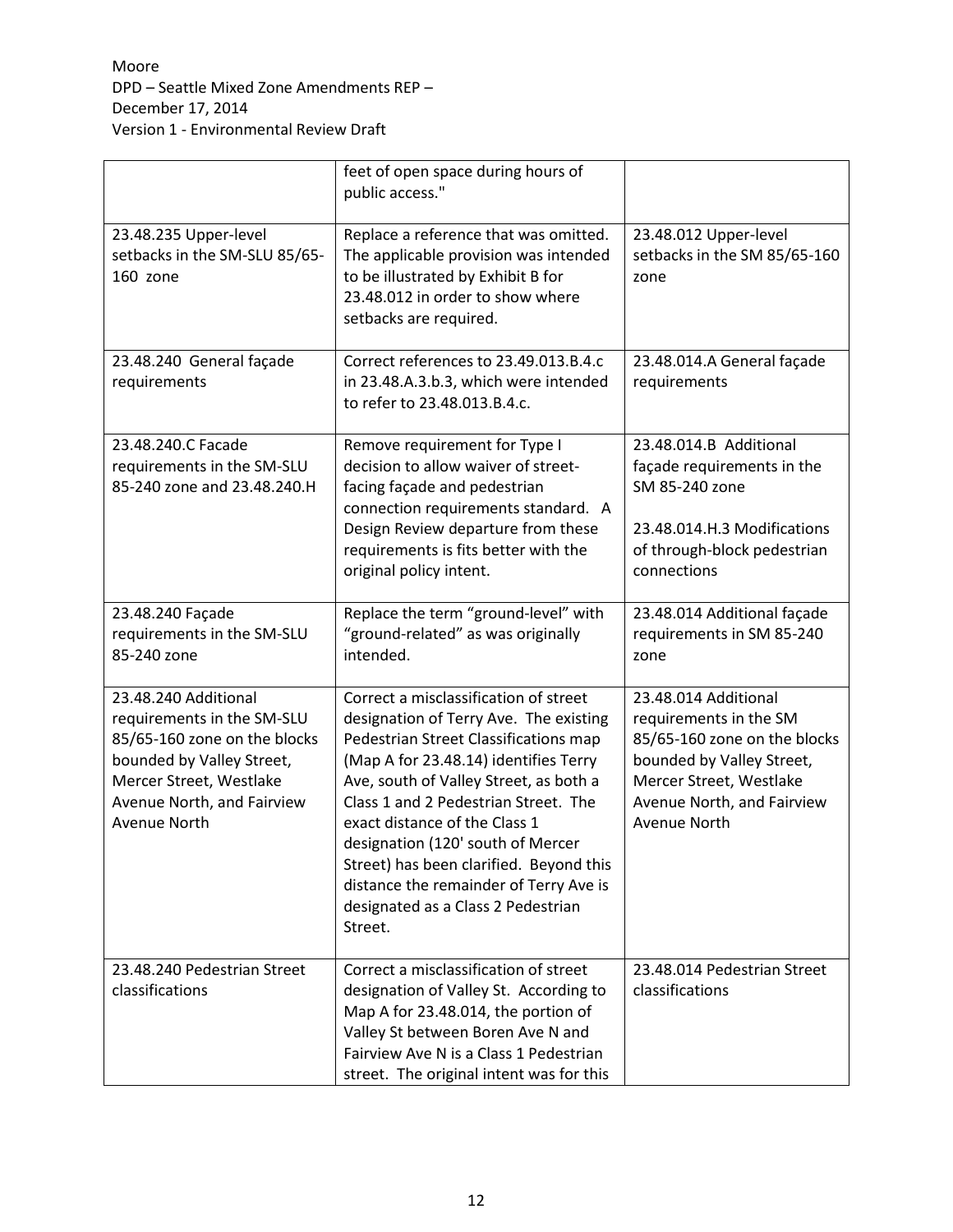|                                                                                                                                                                                                                       | to be a Class 2 Pedestrian street.                                                                                                                                                                                                                                                   |                                                                                                                                                                                                              |
|-----------------------------------------------------------------------------------------------------------------------------------------------------------------------------------------------------------------------|--------------------------------------------------------------------------------------------------------------------------------------------------------------------------------------------------------------------------------------------------------------------------------------|--------------------------------------------------------------------------------------------------------------------------------------------------------------------------------------------------------------|
| 23.48.240 Required open area<br>in the SM-SLU 85/65-160<br>zone. In the SM-SLU 85/65-<br>160 zone on the blocks<br>bounded by Valley Street,<br>Mercer Street, Westlake<br>Avenue North, and Fairview<br>Avenue North | Correct the minimum façade height for<br>useable elevated open space. In order<br>to achieve consistency with the<br>minimum façade height requirement<br>of 45' (for projects abutting Class 1<br>Pedestrian Streets) this height would<br>be increased from 40'to 45'.             | 23.48.014 Required open<br>area in the SM 85/65-160<br>zone. In the SM 85/65-160<br>zone on the blocks bounded<br>by Valley Street, Mercer<br>Street, Westlake Avenue<br>North, and Fairview Avenue<br>North |
| 23.48.240 Required usable<br>open space in the SM-SLU<br>85/65-125, SM-SLU 85/65-<br>160, SM-SLU 160/85-240 and<br>SM-SLU 240/125-400 zones                                                                           | Correct references to 23.48.014.G.4,<br>instead of 23.48.014.F as intended.                                                                                                                                                                                                          | 23.48.014 Required usable<br>open space in the SM 85/65-<br>125, SM 85/65-160, SM<br>160/85-240 and SM 240/125-<br>400 zones                                                                                 |
| 23.48.240 Required usable<br>open space in the SM-SLU<br>85/65-125, SM-SLU 85/65-<br>160, SM-SLU 160/85-240 and<br>SM-SLU 240/125-400 zones                                                                           | Clarify provisions for usable open<br>space. The amendment would be<br>consistent with intent of this provision,<br>which was to allow ground-level open<br>space to qualify as either residential<br>amenity space for residential use or as<br>open space for office use, or both. | 23.48.014 Required usable<br>open space in the SM 85/65-<br>125, SM 85/65-160, SM<br>160/85-240 and SM 240/125-<br>400 zones                                                                                 |
| 23.48.240.H Through-block<br>pedestrian connections                                                                                                                                                                   | Clarify that the ability to transfer FAR<br>across an alley to another lot is<br>contingent upon the receiving lot<br>having a Seattle Mixed zone<br>designation.                                                                                                                    | 23.48.040.D                                                                                                                                                                                                  |
| 23.48.245.B.1.b Floor area<br>limit for structures or portions<br>of structures occupied by<br>nonresidential uses                                                                                                    | Clarify that research and development<br>uses are not subject to a floor area<br>limit, in structures no higher than 105',<br>subject to certain provisions.                                                                                                                         | 23.48.013.B Floor area limit<br>for structures or portions of<br>structures occupied by<br>nonresidential uses                                                                                               |
| 23.48.245.B Floor area limit<br>for structures or portions of<br>structures occupied by non-<br>residential uses                                                                                                      | Clarify that the application of FAR<br>limits applies to floors that are above<br>grade. The existing provisions do not<br>specify that a structure limit of seven<br>stories is applied to portions of the<br>structure "above grade."                                              | 23.48.013 Floor area limit for<br>structures occupied by non-<br>residential uses                                                                                                                            |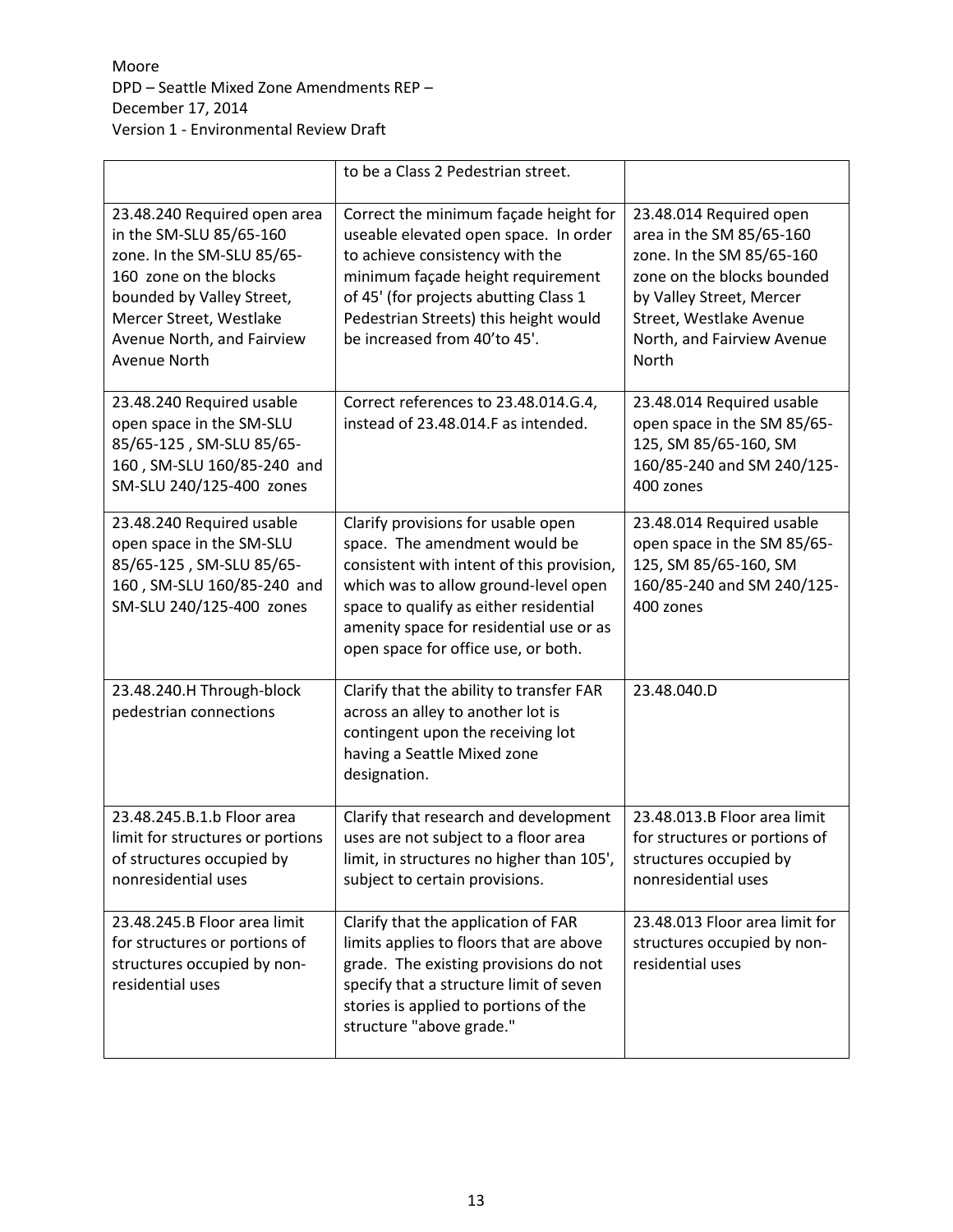| 23.48.245.F Limit on tower<br>structures per block                                                               | Clarify that for purposes of applying<br>tower limits, the presence of an alley<br>does not divide an existing block into<br>two. This is consistent with the<br>original intent.                                                               | 23.48.013.F Limit on tower<br>structures per block                                |
|------------------------------------------------------------------------------------------------------------------|-------------------------------------------------------------------------------------------------------------------------------------------------------------------------------------------------------------------------------------------------|-----------------------------------------------------------------------------------|
| 23.48.245.G Tower separation                                                                                     | Same as above.                                                                                                                                                                                                                                  | 23.48.013.G Tower<br>separation                                                   |
| NA-requirement removed<br>from Code                                                                              | Delete Energy Management Plan<br>requirement. Seattle City Light has<br>determined that this requirement is<br>being met through existing standards<br>and process and is therefore not<br>needed.                                              | 23.48.011.E.3 Energy<br>Management Plan,<br>23.48.017.G Energy<br>Management Plan |
| 23.84A.012, 23.84A.038<br>Definitions of "floor plate" and<br>"tower;" 23.86.007<br>Calculation of FAR in SM-SLU | Add and clarify<br>definitions/measurement techniques<br>to ease understanding and application<br>of development standards related to<br>the size and scale of development in<br>SM-SLU, particularly for development<br>that includes a tower. | NA-new language.                                                                  |

#### **Future Use of the Seattle Mixed Zone**

The existing locational criteria described in Section 23.34.128 of the Land Use Code outlines the function and appropriate location of the SM zone:

- Within an urban center, urban village or station area overlay district that provides for a wide range of uses to encourage development of the area into a mixed-use neighborhood with a pedestrian orientation;
- Well-served by transit and vehicular systems and where utility infrastructure is adequate, or where such systems and infrastructure can be readily expanded to accommodate growth;
- That provide a transition from, or is compatible with, an adjacent neighborhood that is densely developed or zoned for high density mixed use; or an area where a transition to higher density mixed use is desired;
- Either within a larger area characterized primarily by commercial or industrial activity, or within an area where significant investment in public transit infrastructure can accommodate greater density and transition with surrounding areas; and
- Suitable for a wide range of uses and heights.

These criteria reflect the intended function of the zone to allow light-industrial use to co-exist with residential and commercial uses in order to encourage redevelopment of an area with the greatest mix of uses allowed in the city. For example, in West Dravus, North Rainier and South Lake Union the zone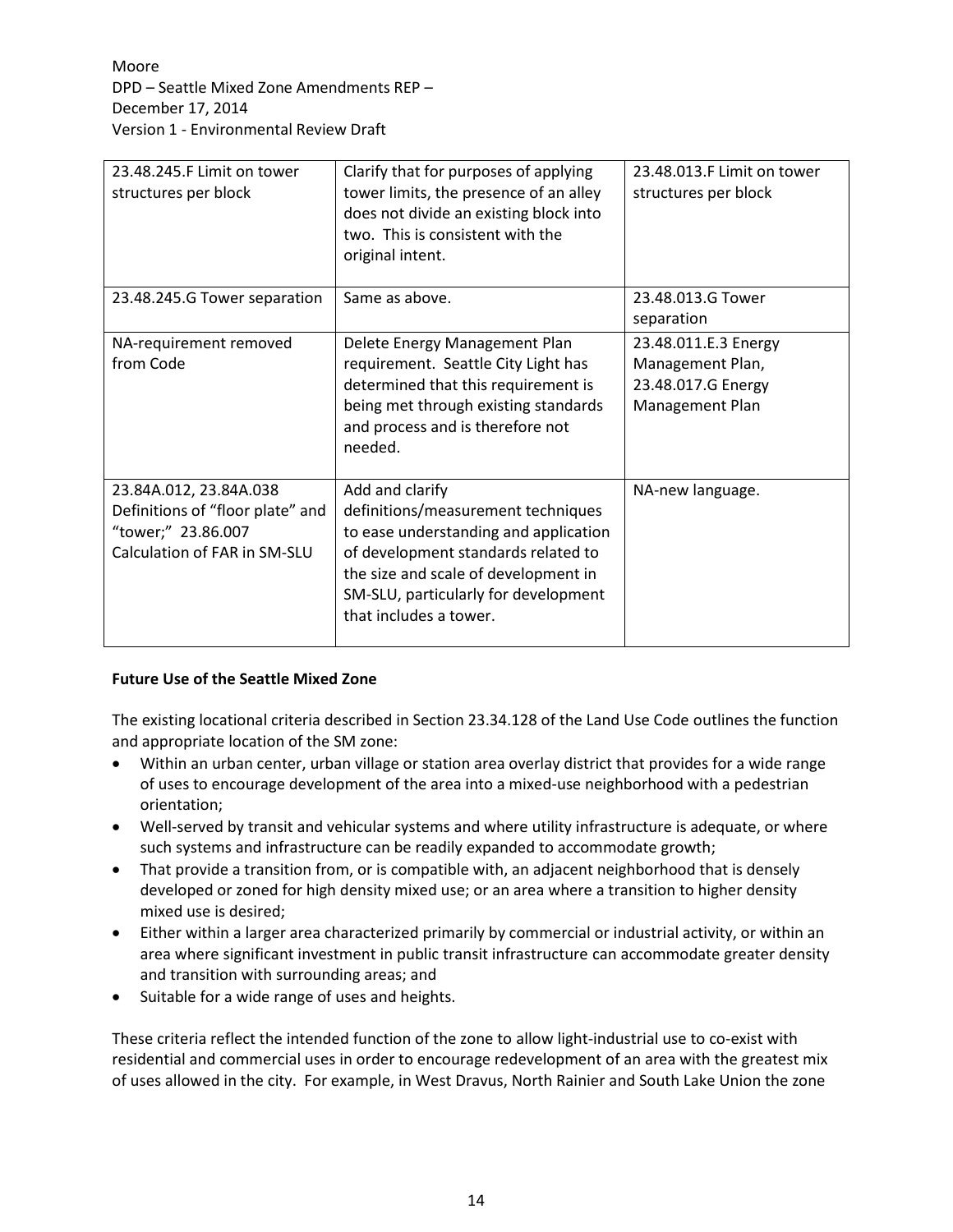has been used to facilitate mixed-use neighborhoods with a strong pedestrian orientation intended to enhance livability while increasing opportunities for major employers to exist or locate. In those neighborhoods, application of the SM zone has preceded a transition away from former single-purpose commercial or industrial use to the mix of office, research and development, manufacturing and housing uses that typify recent development trends or are aspired to in goals and policies.

The existing general rezone criteria (Section23.34.008) and criteria for setting height limits (Section 23.34.009) provide ample guidance for setting appropriate height limits. These provisions call for rationale height transitions between rezone areas and their surroundings.

## **Consistency with the Comprehensive Plan**

The proposed amendments are consistent with the goals and policies of the Comprehensive Plan including:

- UV18 Promote the balance of uses in each urban center or urban center village
- UVG24 Accommodate concentrations of housing and employment at strategic locations in the transportation system conveniently accessible to the city's residential population, thereby reducing the length of work-trip commutes.
- UVG26 Accommodate concentrations of employment and housing at densities that support pedestrian and transit use and increase opportunities within the city for people to live close to where they work.
- UVG29 Encourage growth in locations within the city that support more compact and less landconsuming, high quality urban living.
- UVG30 Concentrate a greater share of employment growth in locations convenient to the city's residential population to promote walking and transit use and reduce the length of work trips.
- UVG31 Plan for urban centers to receive the most substantial share of Seattle's growth consistent with their role in shaping the regional growth pattern.

#### *South Lake Union Neighborhood Plan:*

 SLU Goal 1: A vital and eclectic neighborhood where people both live and work, where use of transit, walking and bicycling is encouraged, and where there are a range of housing choices, diverse businesses, arts, a lively and inviting street life and amenities to support and attract residents, employees and visitors.

Policy 1: Encourage the co-location of retail, community, arts and other pedestrian-oriented activities in key pedestrian nodes and corridors.

 SLU Goal 3: A neighborhood that serves as a regional center for innovative organizations and that supports a diverse and vibrant job base.

Policy 9: Support the growth of innovative industries in South Lake Union including biotechnology, information technology, environmental sciences and technology, and sustainable building.